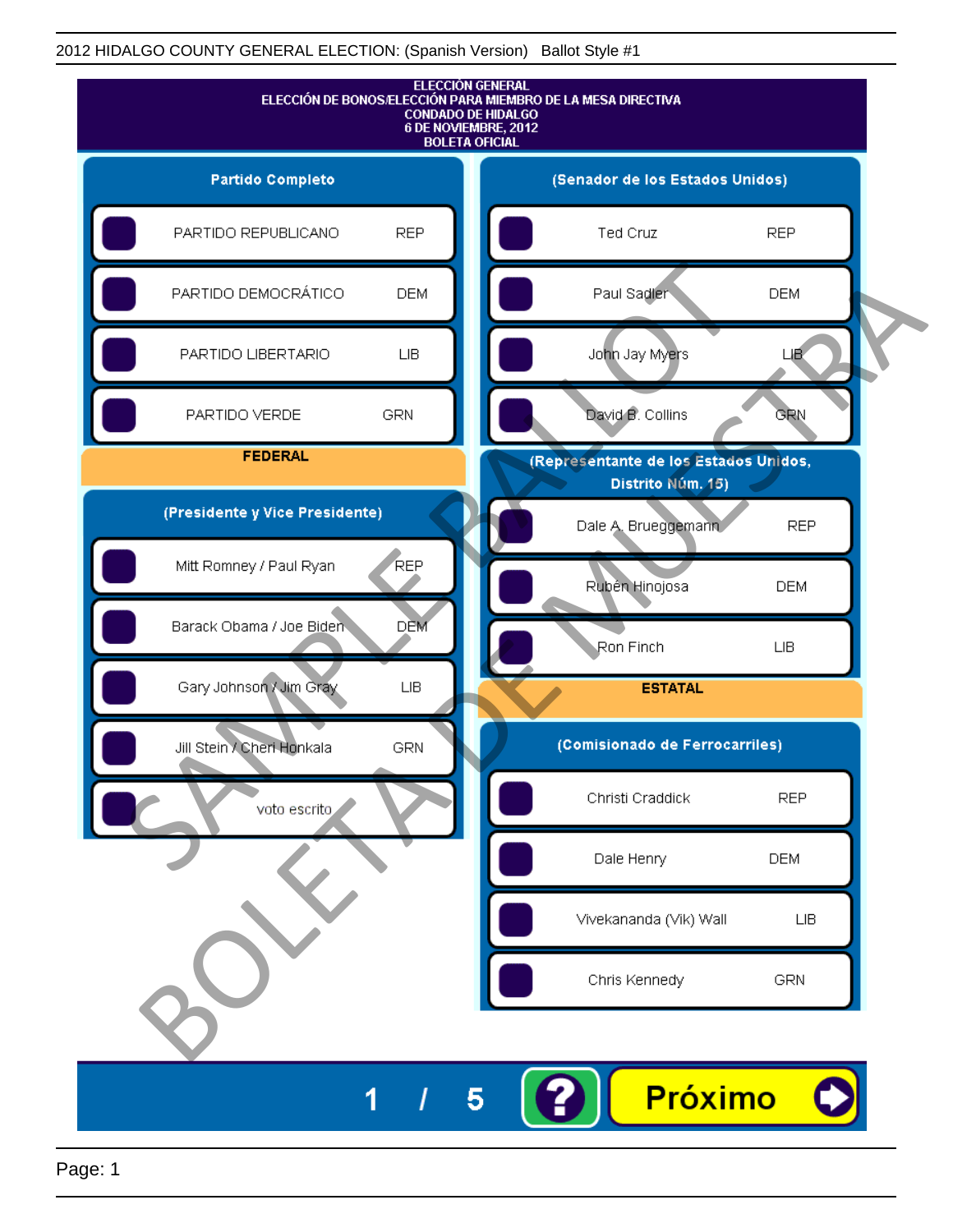|                                        |                  | <b>ELECCIÓN GENERAL</b><br>ELECCIÓN DE BONOS/ELECCIÓN PARA MIEMBRO DE LA MESA DIRECTIVA<br><b>CONDADO DE HIDALGO</b><br>6 DE NOVIEMBRE, 2012<br><b>BOLETA OFICIAL</b> |  |
|----------------------------------------|------------------|-----------------------------------------------------------------------------------------------------------------------------------------------------------------------|--|
| (Comisionado de Ferrocarriles,         |                  | (Juez, Corte Suprema,                                                                                                                                                 |  |
| Duración Restante del Cargo)           |                  | Lugar Núm. 6)                                                                                                                                                         |  |
| Barry Smitherman                       | <b>REP</b>       | <b>REP</b><br>Nathan Hecht                                                                                                                                            |  |
| Jaime O. Perez                         | ${\sf LIB}$      | Michele Petty<br><b>DEM</b>                                                                                                                                           |  |
| Josh Wendel                            | <b>GRN</b>       | Mark Ash<br><b>LIB</b>                                                                                                                                                |  |
| (Juez, Corte Suprema,<br>Lugar Núm. 2) |                  | Jim Chisholm<br><b>GRN</b>                                                                                                                                            |  |
| Don Willett                            | <b>REP</b>       | (Juez Presidente, Corte de Apelaciones Criminales)                                                                                                                    |  |
| RS Roberto Koelsch                     | ${\sf LB}$       | Sharon Keller<br><b>REP</b>                                                                                                                                           |  |
| (Juez, Corte Suprema,<br>Lugar Núm. 4) |                  | Keith Hampton<br><b>DEM</b>                                                                                                                                           |  |
| John Devine                            | REP <sub>1</sub> | Lance Stott<br>LIВ                                                                                                                                                    |  |
| Tom Oxford                             | <b>LIB</b>       | (Juéz, Corte de Apelaciones Criminales,<br>Lugar Núm. 7)                                                                                                              |  |
| Charles E. Waterbury                   | <b>GRN</b>       | <b>REP</b><br>Barbara Parker Hervey                                                                                                                                   |  |
|                                        |                  | Mark W. Bennett<br>LIB.                                                                                                                                               |  |
|                                        |                  | (Juez, Corte de Apelaciones Criminales,                                                                                                                               |  |
|                                        |                  | Lugar Núm. 8)                                                                                                                                                         |  |
|                                        |                  | Elsa Alcala<br><b>REP</b>                                                                                                                                             |  |
|                                        |                  | William Bryan Strange, III<br>LIВ                                                                                                                                     |  |
|                                        |                  |                                                                                                                                                                       |  |
| Regresar                               | $\overline{2}$   | Próximo<br>5                                                                                                                                                          |  |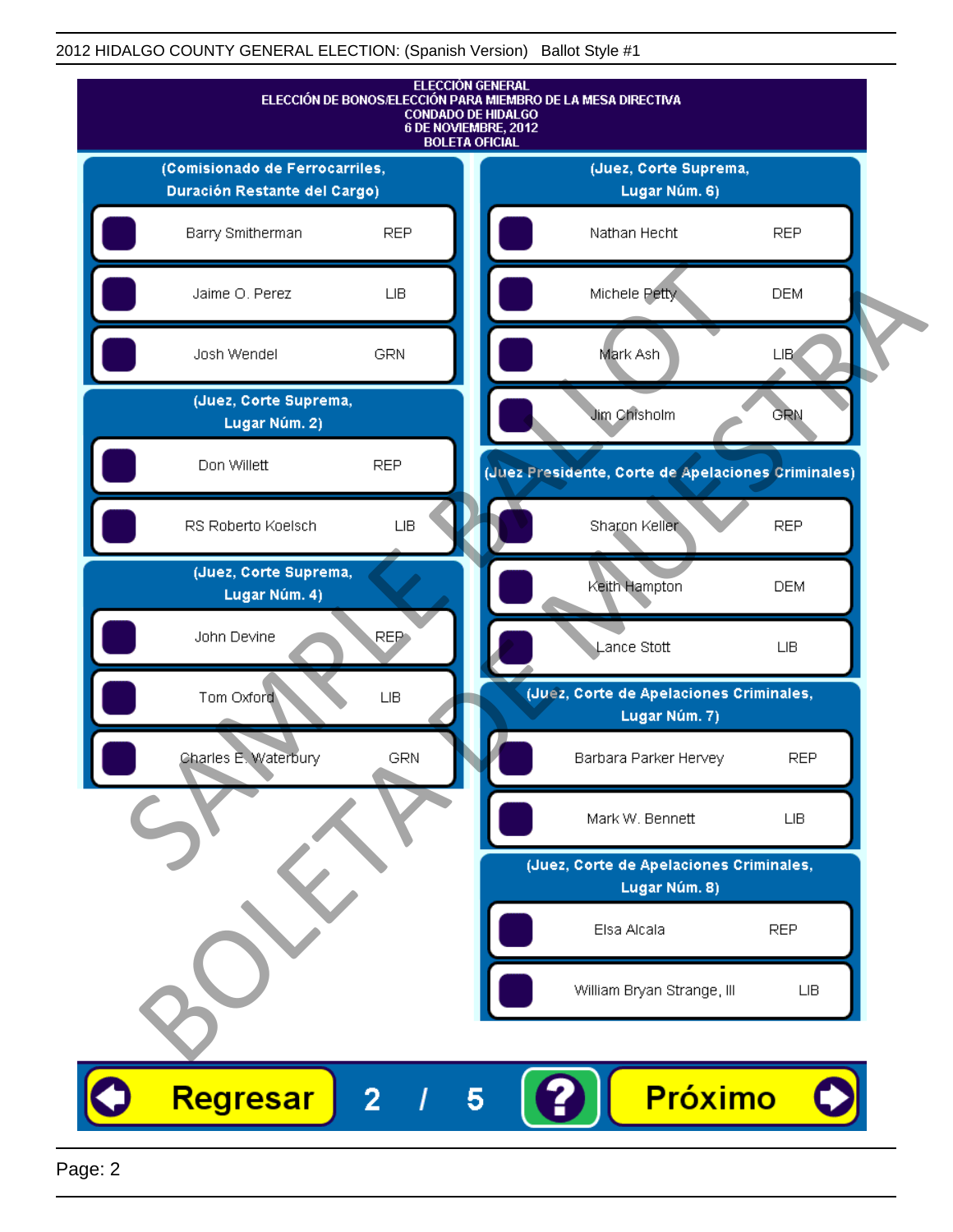

Page: 3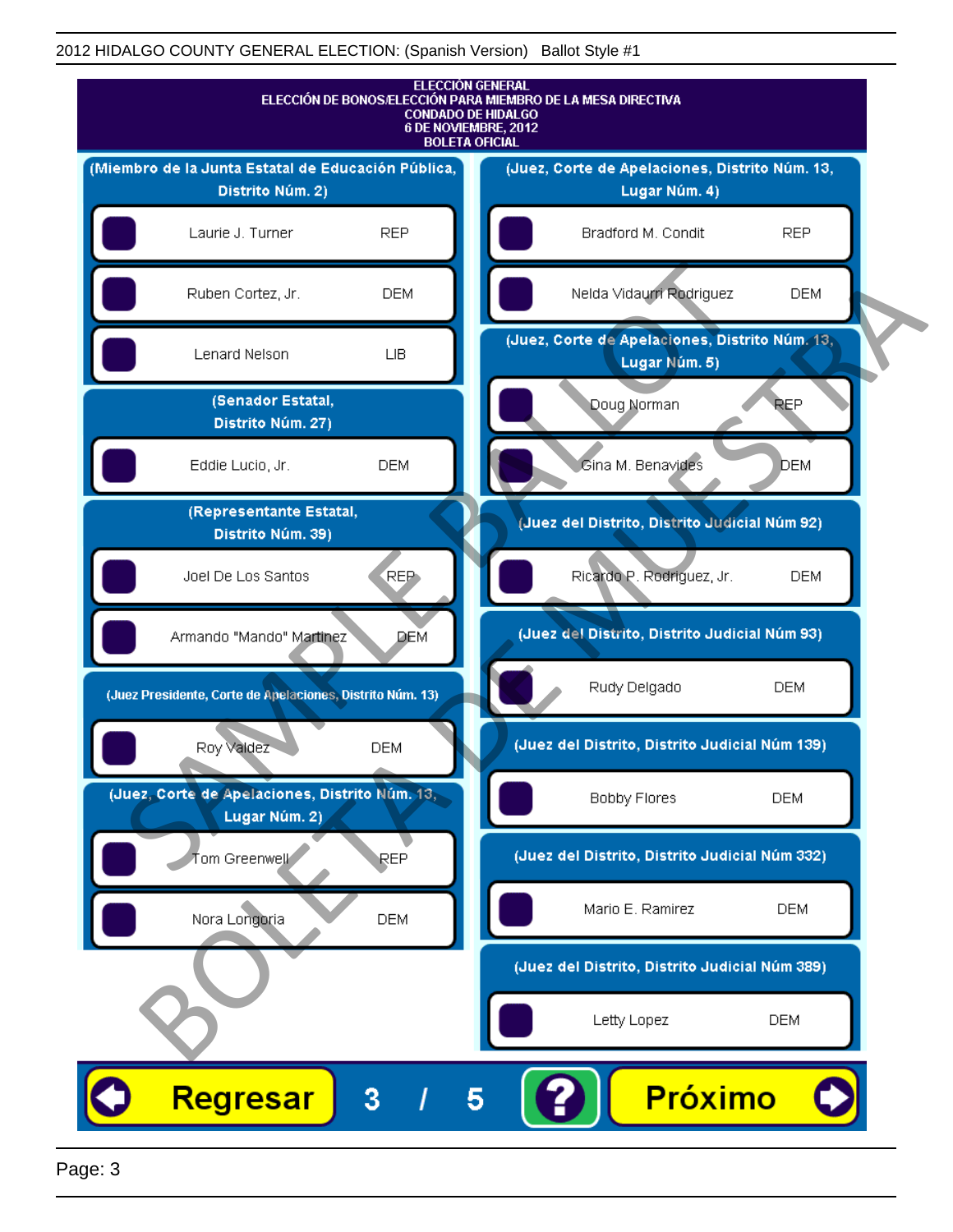| <b>ELECCIÓN GENERAL</b><br>ELECCIÓN DE BONOS/ELECCIÓN PARA MIEMBRO DE LA MESA DIRECTIVA<br><b>CONDADO DE HIDALGO</b><br>6 DE NOVIEMBRE, 2012<br><b>BOLETA OFICIAL</b> |                                            |  |  |  |
|-----------------------------------------------------------------------------------------------------------------------------------------------------------------------|--------------------------------------------|--|--|--|
| (Juez del Distrito, Distrito Judicial Núm 398)                                                                                                                        | DISTRITO ESCOLAR INDEPENDIENTE DE MERCEDES |  |  |  |
| <b>DEM</b><br>Aida Salinas-Flores                                                                                                                                     | (Para Sindico Escolar,<br>Lugar Número 5)  |  |  |  |
| (Juez del Distrito, Distrito Judicial Núm 430)                                                                                                                        | Armando Lopez                              |  |  |  |
| Israel Ramon, Jr.<br><b>DEM</b>                                                                                                                                       | Mario Garcia                               |  |  |  |
| (Juez del Distrito, Distrito Judicial Núm 449)                                                                                                                        | Yolanda C. Molina                          |  |  |  |
| Jesse Contreras<br><b>DEM</b>                                                                                                                                         | (Para Sindico Escolar,<br>Lugar Número 6)  |  |  |  |
| <b>CONDADO</b>                                                                                                                                                        | Monte R. Churchill                         |  |  |  |
| (Sherife)                                                                                                                                                             | Elvia Sandoval                             |  |  |  |
| <b>REP</b><br>Robert Caples                                                                                                                                           | (Para Sindico Escolar,<br>Lugar Número 7)  |  |  |  |
| Guadalupe "Lupe" Trevino<br><b>DEM</b>                                                                                                                                | Brian R. Acosta                            |  |  |  |
| DISTRITO DE DRENAJE NUMERO UNO DEL CONDADO<br><b>DE HIDALGO, TEXAS</b>                                                                                                | Roberto (Bobby) Guajardo                   |  |  |  |
| <b>ELECCIÓN DE BONOS</b><br>(LA EMISIÓN DE BONOS EN LA CANTIDAD DE                                                                                                    | Rafael G. Leal                             |  |  |  |
| \$184,000,000.00 Y LA IMPOSICIÓN DE IMPUESTOS<br>SUFICIENTES PARA PAGAR LOS BONOS PARA<br>MEJORAS AL SISTEMA DE DESAGUE DEL DISTRITO?)                                |                                            |  |  |  |
| A FAVOR<br>EN CONTRA                                                                                                                                                  |                                            |  |  |  |
|                                                                                                                                                                       |                                            |  |  |  |
| <b>Regresar</b><br>Δ                                                                                                                                                  | <b>Próximo</b><br>5                        |  |  |  |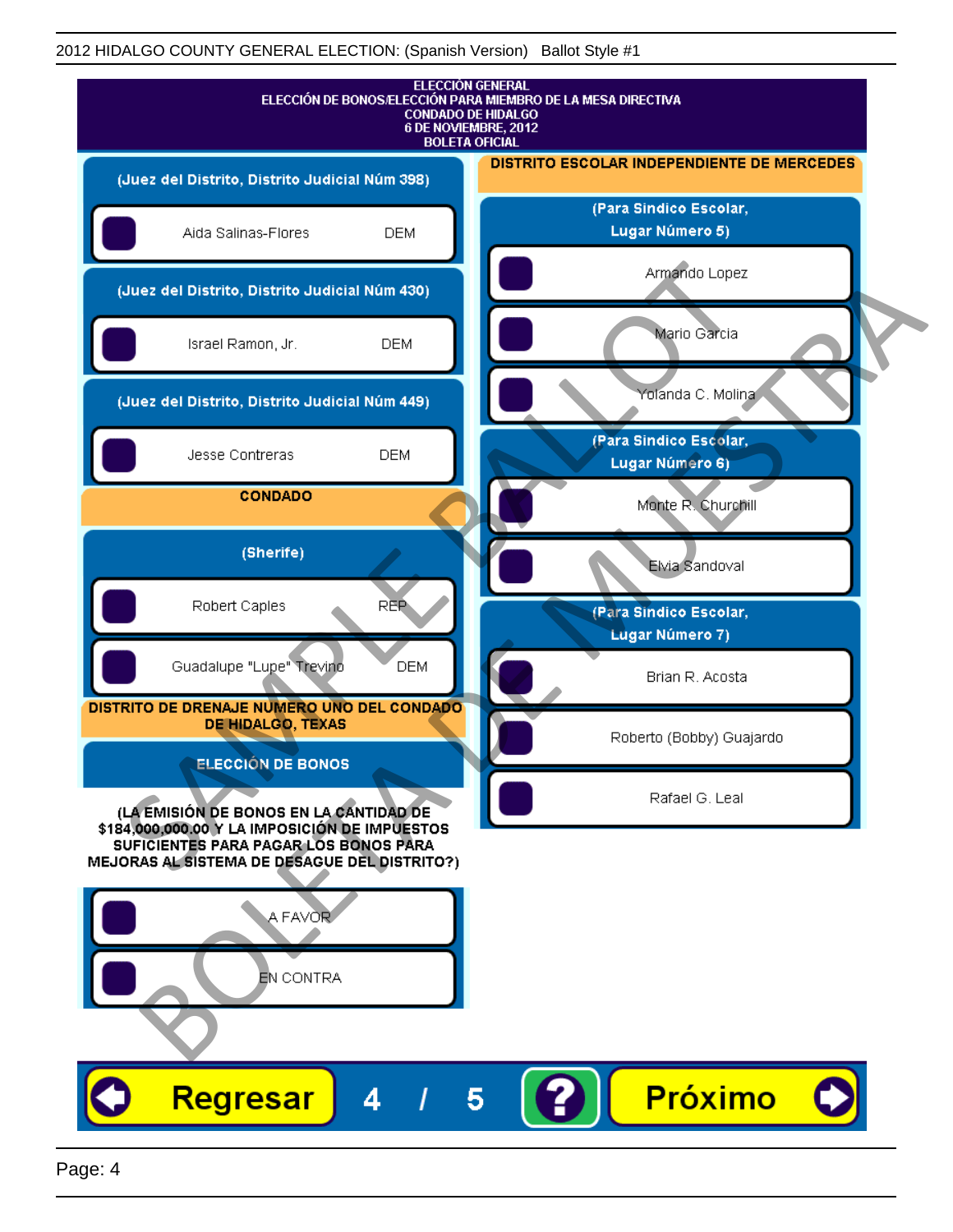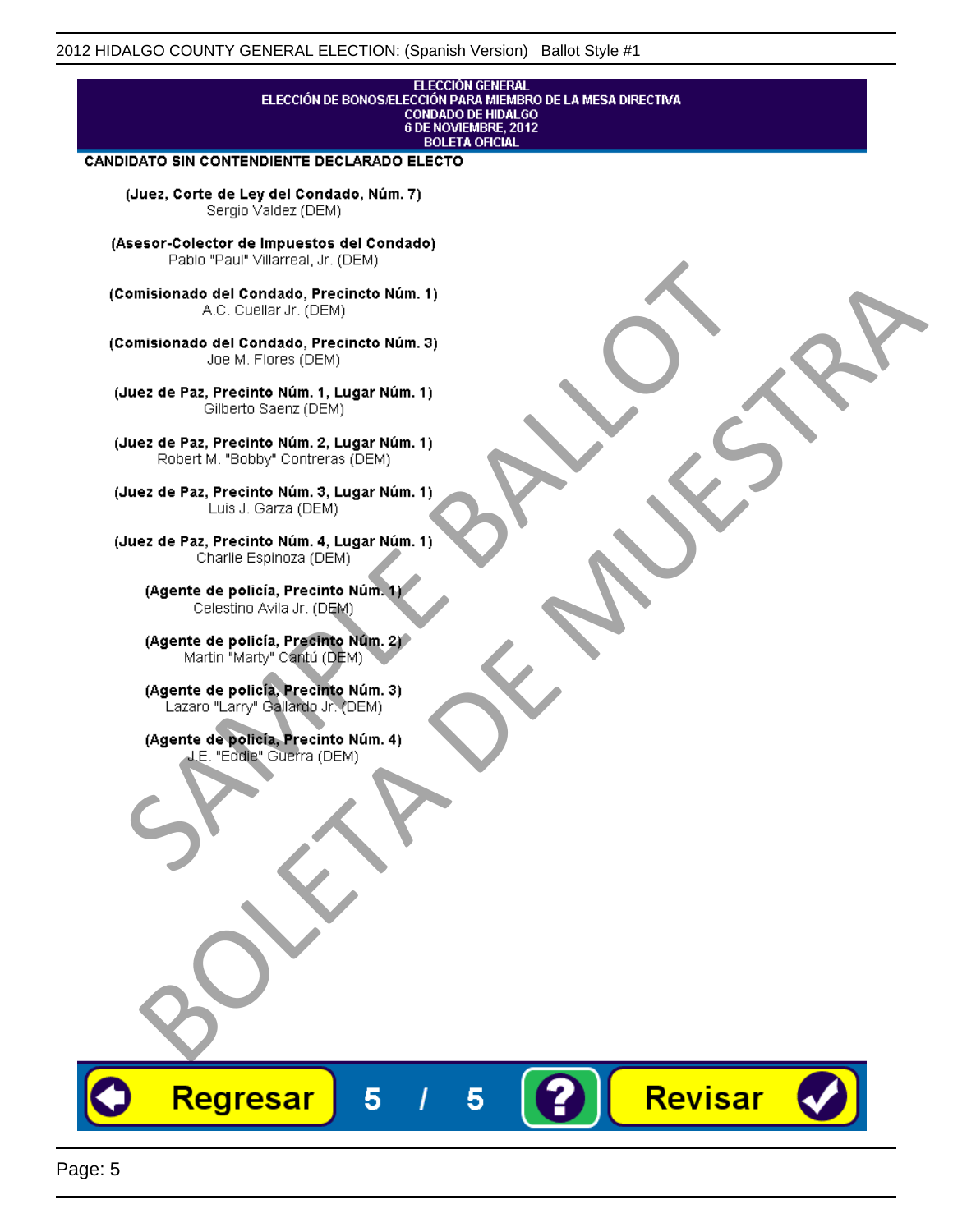# Resumen de instrucciones para la boleta electoral.

Presione el nombre del candidato o el título de la contienda para volver a la contienda.

El botón Votar se iluminará

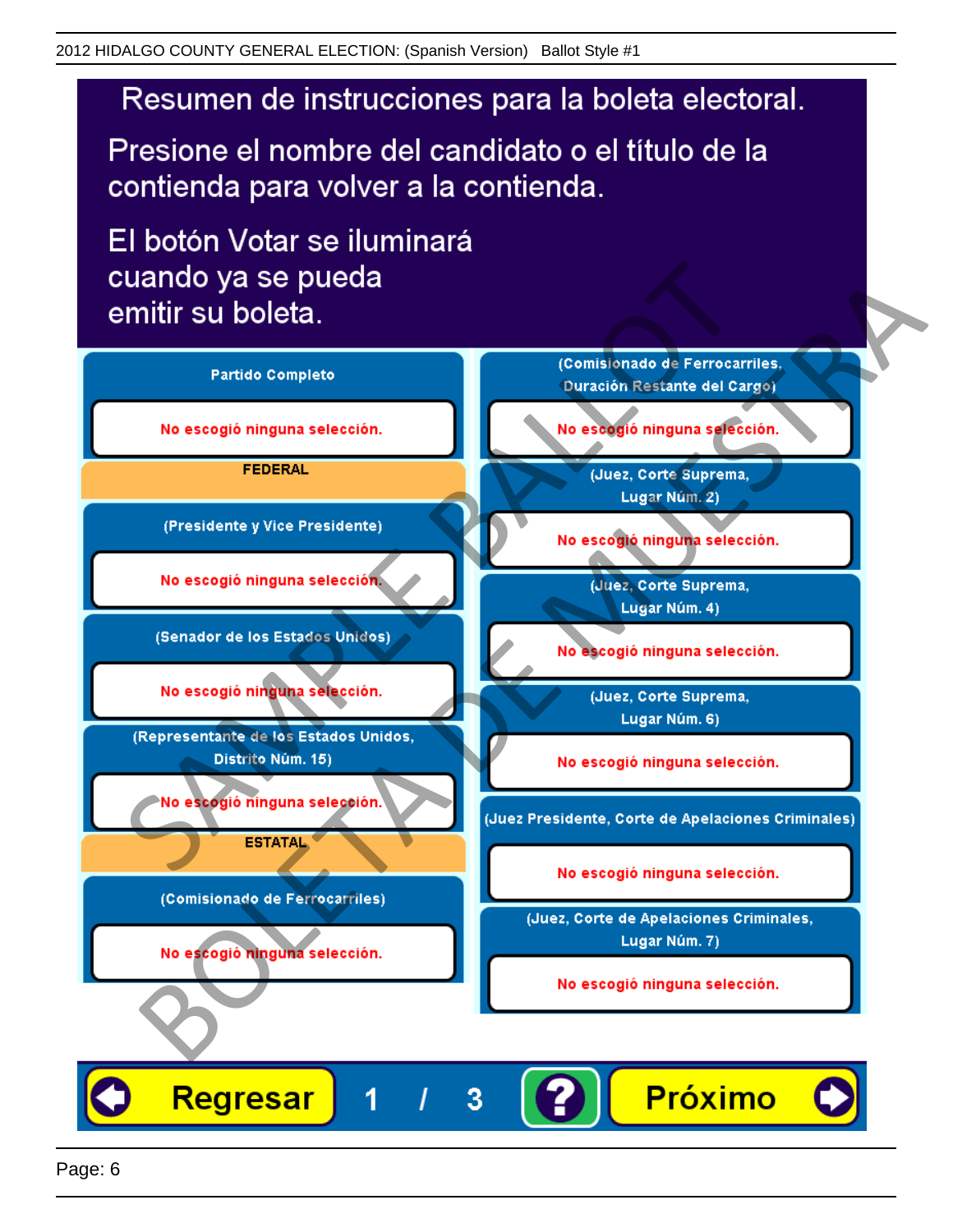# Resumen de instrucciones para la boleta electoral.

Presione el nombre del candidato o el título de la contienda para volver a la contienda.

El botón Votar se iluminará